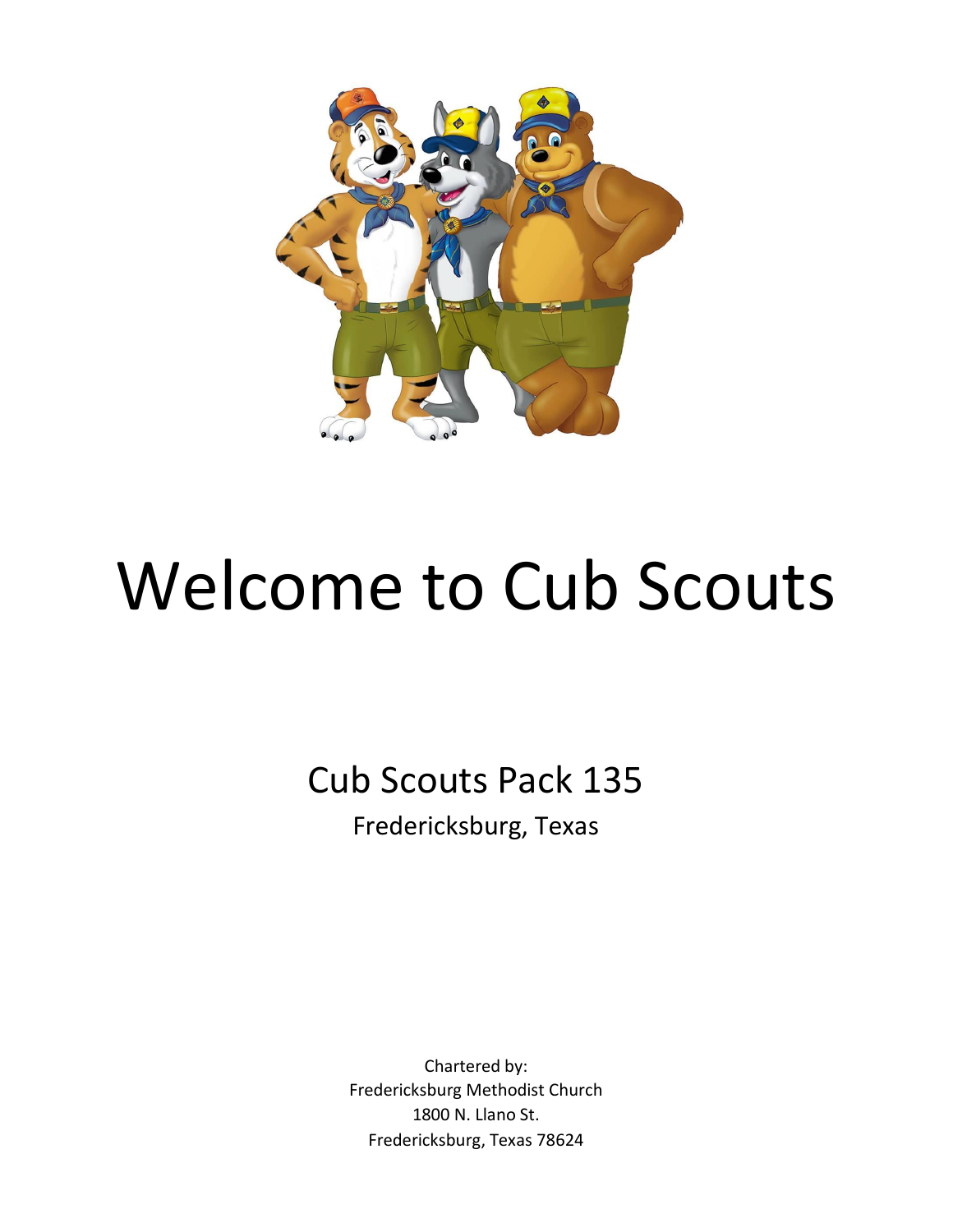# **Table of Contents**

| $\overline{4}$ |  |
|----------------|--|
| 5              |  |
|                |  |

#### **Visit [www.hcdcacbsa.org/](http://www.hcdcacbsa.org/)pack135fbg for information regarding:**

Your Child, Cub Scouting & You How Cub Scouting Works Cub Scout Special Activities & Awards The Advancement Plan Positions in the Pack What to Expect When Girls Join Cub Scouts Youth Protection Training The Scouting Organization Other Scouting Programs

## **Like us on Facebook:<https://www.facebook.com/Pack135Fred>**

#### **Other important links:**

[www.scoutbook.com](http://www.scoutbook.com/) - Used to track your scouts progress through the scouting curriculum, order his/her awards, print advancement reports, and send emails out to parents. Please look for a registration email and to sign up for your account in the next few weeks. As a parent, you will be able to view your scouts progress, enter advancement requirements, etc. You will also be getting notifications on pack and den events emailed to you through this system throughout the year. Please make sure the email address you give us is one you check regularly as that is what we will enter into the Scoutbook system.

[www.bsacac.org](http://www.bsacac.org/) – Capitol Area Council website

## **Important Reminder About Our Leaders**

All pack, troop, and district leaders (Scouters) are parent or grandparent volunteers. None of us are paid and scouting runs on parent involvement. Without parent leadership, the scouting program will not exist. It is also heavily suggested that parents participate in den and pack activities. It is their responsibility to maintain their scouts behavior and insure he or she is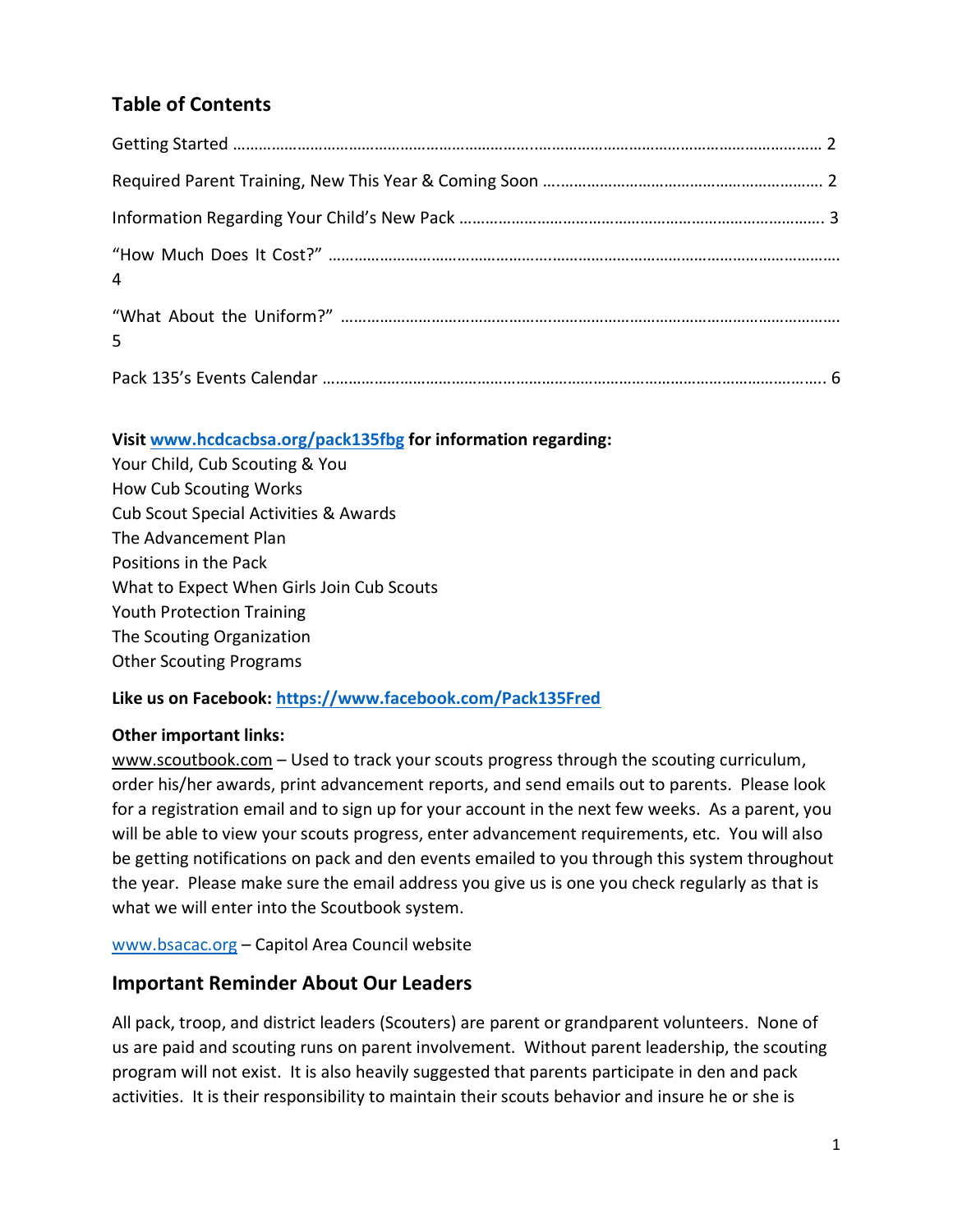learning and completing he activities throughout the year.

# **Getting Started**

- Complete and turn in the Cub Scout application (carbon form), medical form and pack registration form along with the registration fee to your leader.
- Purchase the Cub Scout Book now and begin on the "Bobcat Requirements" with your child.
- Find out what kind of activities your Cub Scout Pack and Den are doing in the next few months and put them on your calendar so you can participate. Once registered, you will be emailed updates on activities via the Scoutbook website.
- Purchase a Cub Scout uniform for your child to wear their awards on. Be sure to get a size large enough to last several years as your child grows. Visit the Capitol Area Council Scout Shop (12500 North IH 35, Austin, Texas 78753), the San Antonio Scout Shop (2226 NW Military Hwy, San Antonio, TX 78213), or shop online at [www.bsacac.com/](http://www.bsacac.com/)shop for all your uniform needs and more. \*\*\* Note, we are Capitol Area Council so the online store and the San Antonio Scout Shop will not have our council patch, but we will have some here locally for \$5.00.
- Consider being a Cub Scout leader for your child's den. Your child's experience in Cub Scouting depends on your involvement. Details are on the following pages.
- Scouting is more fun with friends! Every child can be a Cub Scout at any time, not just on meeting nights. Talk with other parents and children and have them join your child's Cub Scout Pack now to make Cub Scouting even more fun. Your child will be recognized as a "recruiter" and will be recognized by the Pack if he recruits a friend to join.

# **Required Parent Training**

All parents need to take Youth Protection Training "YPT" before they can participate in pack campouts or district/council events. This training helps educate adults about what is proper and not proper when working with scouts as well as how to keep our scouts safe while learning and having fun. This can be done either online at [https://www.scouting.org/training/youth](https://www.scouting.org/training/youth-protection/)[protection/](https://www.scouting.org/training/youth-protection/) or they can attend the in person training taught by the Cubmaster at a date that is TDB. If taken online, you must print a copy of the certificate to give to the Cubmaster. There is no fee for this training.

# **New This Year**

Last October, the Boy Scouts of America organization announced that it would soon allow girls to join its ranks. An existing pack may choose to recruit girls or remain an all-boy pack. We are happy to announce that Pack 135 is now a co-ed Cub Scout pack. The girl dens are required to be separate from the boy dens, however, our monthly Pack meetings will remain coed. Boy Scouts are not likely going to be coed. The girls will have separate troops and separate facilities until Venture Scouting program in the late teens.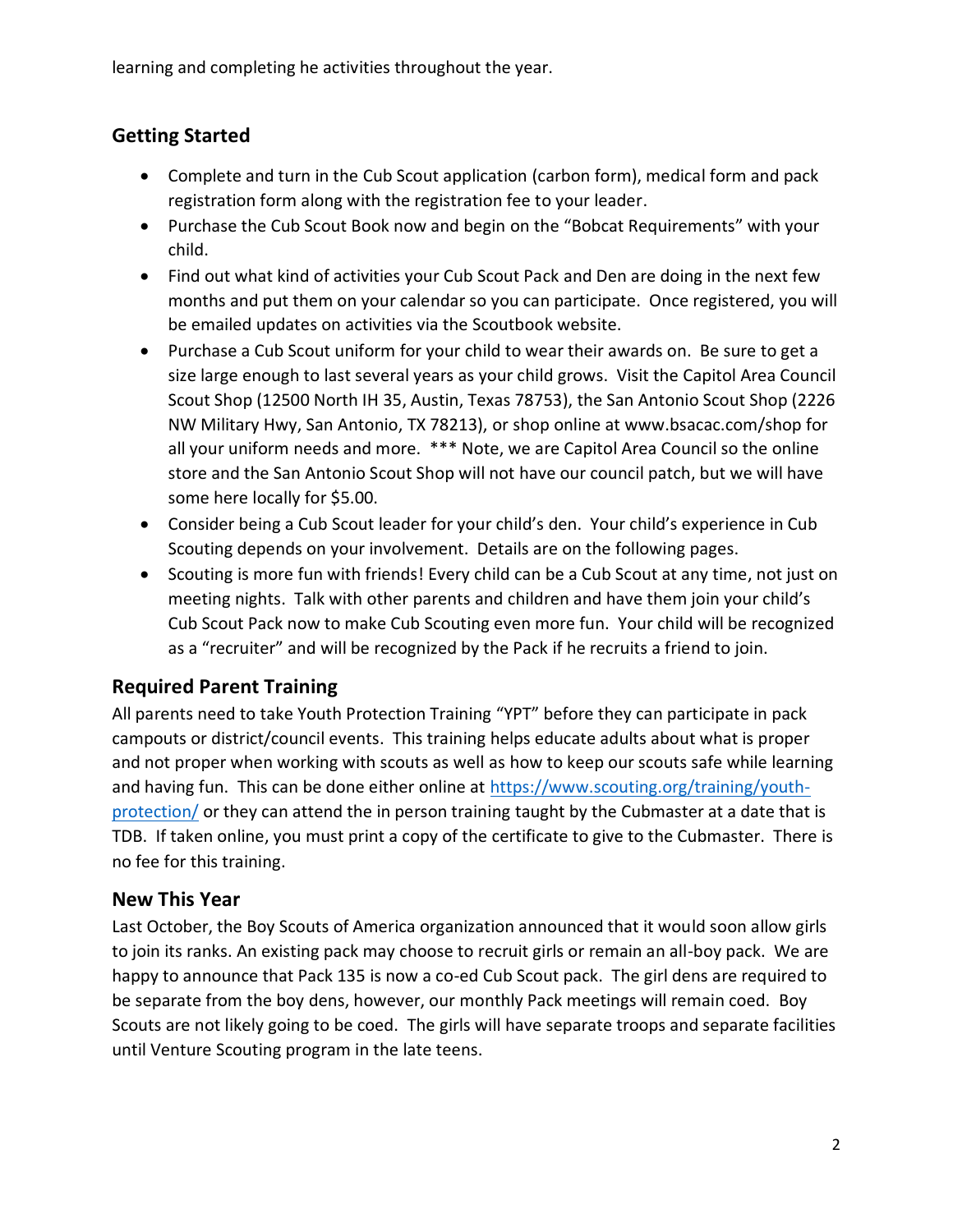# **Coming Soon**

Pack 135 plans to expand our registration to children who will begin Kindergarten in the 2019- 2020 school year as Lion scouts.

## **Information Regarding Your Child's New Pack**

**My Pack number is:** Pack 135

Facebook Page: https://www.facebook.com/Pack135Fred

#### **My Den is:**

1<sup>st</sup> Grade – Tigers 2<sup>nd</sup> Grade – Wolves 3<sup>rd</sup> Grade – Bears 4<sup>th</sup> Grade – Webelos 1 5<sup>th</sup> Grade – Webelos 2 (Arrow of Light)

#### **My Scouting District is:** Hill Country District

The Hill Country district serves 5 counties; Gillespie Country, Blanco County, Llano County, Mason County & Burnett County.

**My Council is:** Capitol Area Council 12500 North IH 35, Austin, Texas 78753 **Website Address:** [www.bsacac.org](http://www.bsacac.org/)

#### **My Den Leader's Name, Phone # and Email is:**

| Tiger Den      | TBA                 | $***$        | $***$                      |
|----------------|---------------------|--------------|----------------------------|
| Wolf Den       | <b>Erik Pickert</b> | 830-992-7157 | pickert330@gmail.com       |
| Bear Den       | Jamie Martin        | 830-998-3434 | felps.jamie@yahoo.com      |
| Webelos Den    | Melissa Kothmann    | 817-925-0680 | melissa.kothmann@yahoo.com |
| Webelos Den    | Nick McDonald       | 210-315-7769 | nickmic@hotmail.com        |
| Arrow of Light | Megan Weber         | 830-998-7685 | newwacko 713@yahoo.com     |
| Girls Den      | TBA                 | $***$        | $***$                      |

\*\*Contact John Sumners or Traci Craig to volunteer.

#### **My Cubmaster's name is:**

John Sumners **Phone:** (210) 413-3205 **Email Address:** [john@sumners.com](mailto:john@sumners.com)

#### **My Assistant Cubmaster's name is:**

Traci Craig **Phone:** (830)456-8357 **Email Address:** [gwtjcraig@gmail.com](mailto:gwtjcraig@gmail.com)

#### **My Den and Pack meet at:** Fredericksburg Methodist Church Parish Hall

1800 N. Llano St., Fredericksburg, Texas 78624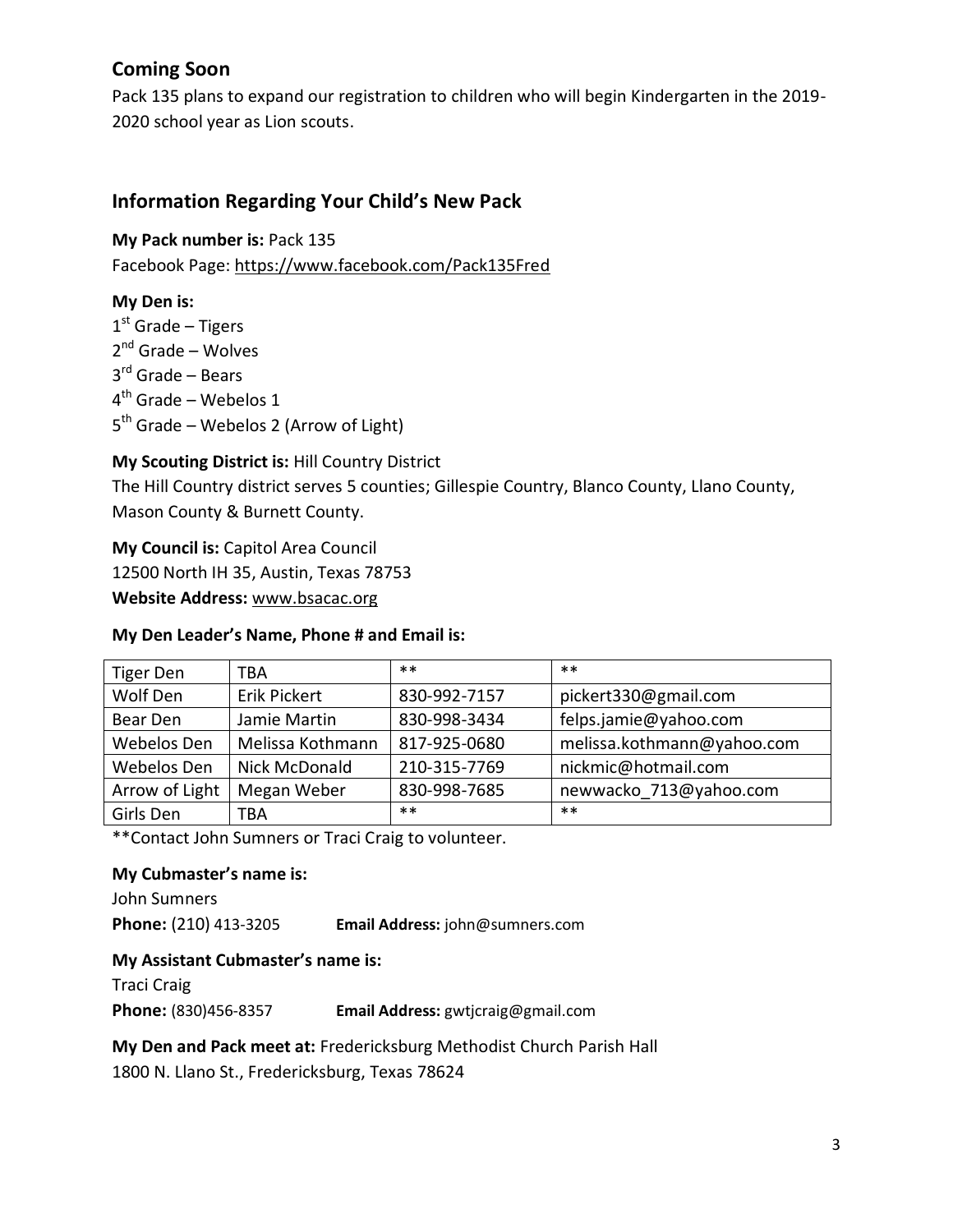#### **When & What Time:**

Your **Den** meetings are held twice a month to stay on track to finish the scout curriculum through the school year and are held at the location, time and the day the den leader elects. Our monthly **Pack** meetings are listed on the Event Calendar on page 6. Meetings are usually the  $3^{rd}$  or  $4^{th}$  Thursday of the month. Time is 6:30pm-8:00pm unless otherwise noted.

# **"How much does it cost?"**

Pack 135 STRIVES to make scouting the lowest cost experience possible.

**Registration/Application Fee:** \$65 per scout (includes Boy's Life Magazine) for first year (which covers 16 months), \$50 per scout each year after (covers 12 months)

**Pack Dues & Re-Charter Fees:** It costs about \$125/year per scout for our local pack to provide the scouting program. The additional money needed through the year comes completely from fund raising as the dues collected at the beginning of the year got 100% to BSA nationals to pay for Boys Life magazine, insurance, and pay for our BSA resources. The local funds raised in fundraising pays for patches, beltloops, and activity supplies throughout the year. Camping, food, and special events are usually paid by the families that participate.

**Individual Activity Charges:** Paid on an event by event basis. Many of our activities are free, and most of our paid activities qualify for group or reduced admission so there is a savings vs. paying for these events individually.

**Class A Uniforms:** Please see page 5 for uniform prices.

**Class B T-Shirts:** For many of our events, when a full uniform isn't practical, but we still want to be identified as cub scouts, we encourage the boys to wear a "class B" scout t-shirt. The class B t-shirts are sold by the Pack for \$15.00.

**The Best News:** We will participate in at least two fundraisers throughout the year. When we achieve our goals, it helps keep scouting affordable. For some fundraisers, the Pack Committee may elect to give the scouts a % of the proceeds to use towards some of their future expenses and activities.

#### **Fundraisers planned for this year:**

Gillespie County Fair Parade Water Sales Cub Scout Popcorn Sales Pancake Supper Masonic Lodge Car Show Drink Sales

\*\*Your scout's participation in pack fundraisers is not optional. Required participation is written in the bylaws. If scouts do not meet fund raising goals, parents should make a contribution to the pack to pay for the scout's portion of the pack expenses.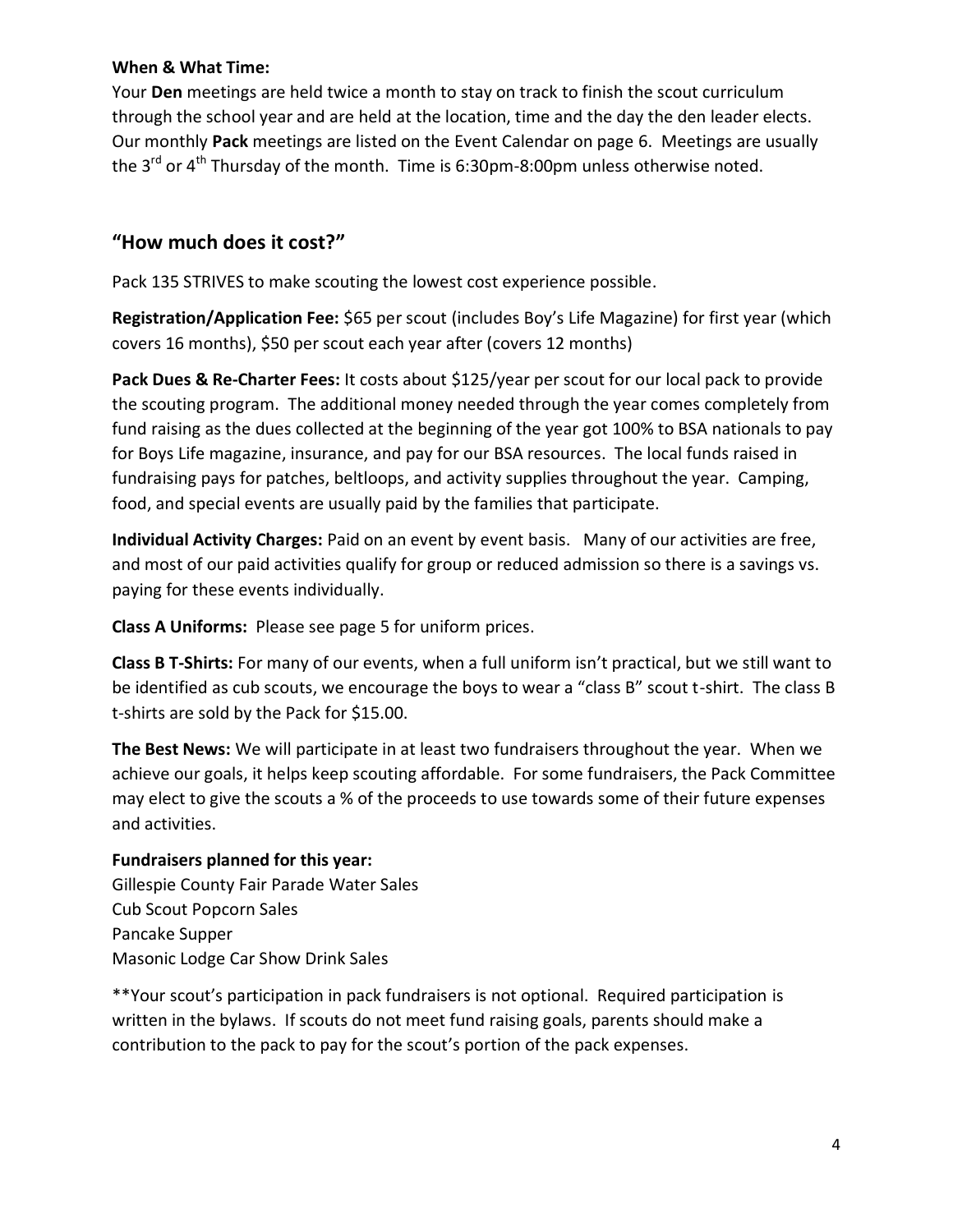**Tax Deductions:** Most scouting items such as uniforms are tax deductible. Save all scouting receipts even for scouting events and activities. Always check with your tax advisor to see what can or can't be claimed.

## **"What about the Uniform?"**

#### **Mandatory:**

Handbook - 12.99 or 18.99 (spiral)

Uniform Shirt - 24.99 all sizes

Council Strip Patch - 3.25 **(Only available at Capitol Area Scout Shop or from Cubmaster for \$5)**

World Scouting Crest Patch - 1.99

Pack Number Patches (135) - 1.49

Neckerchief - 8.99

Neckerchief Slide - 5.99

Belt - 9.99

Cap - 14.99

Class B T-shirt - \$15 (Purchased from Pack)

**Optional:** 

Canvas Youth Uniform Convertible Pants - 24.99 all sizes

Uniform Socks - 5.99

Purchase in store: Capitol Area Council Scout Shop 12500 North IH 35 Austin, Texas 78753

Alamo Area Council Scout Shop 2226 NW Military Hwy San Antonio, TX 78213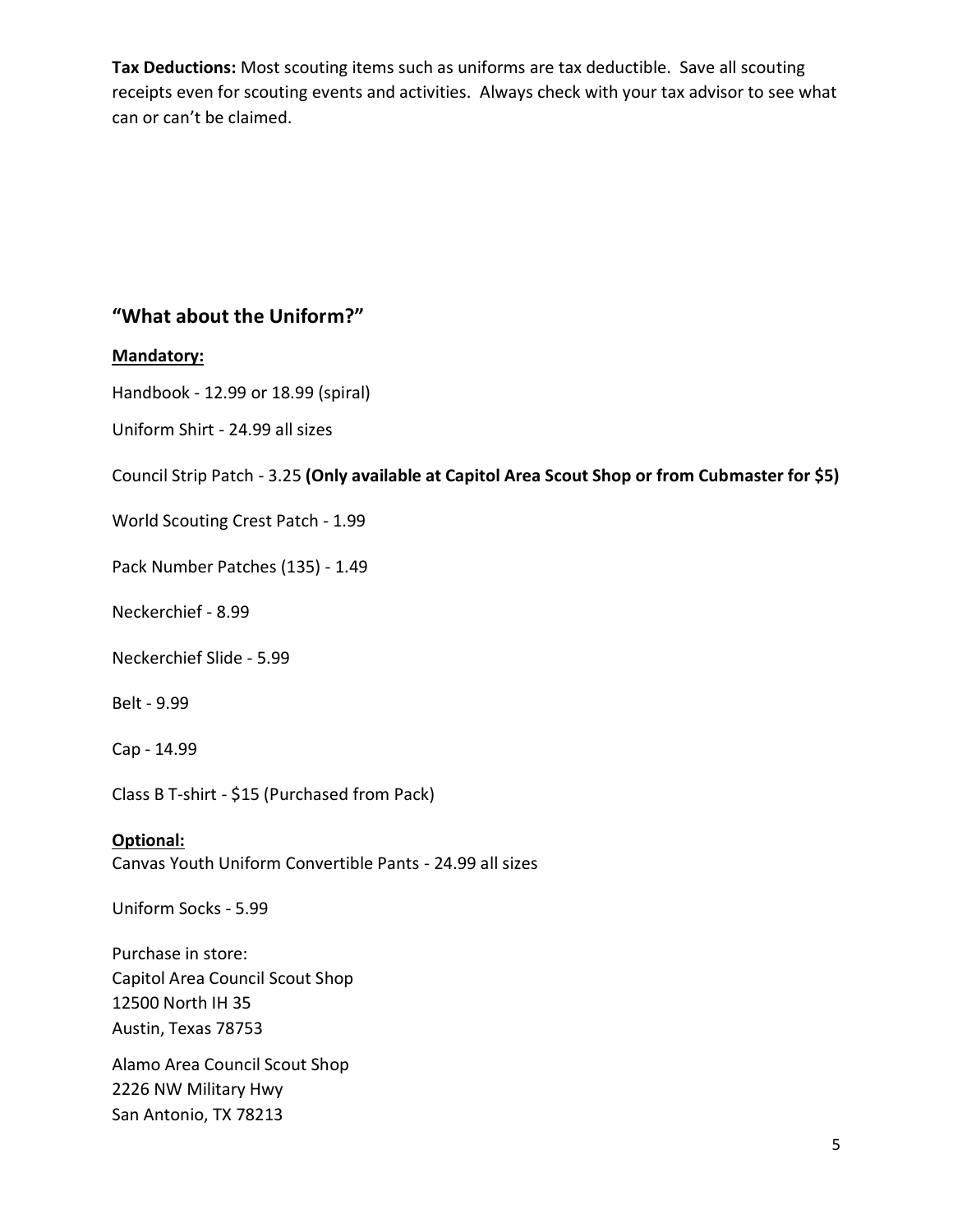Both Scout Shops will sew on the patches for \$3 per patch.

Purchase online: <http://www.bsacac.org/shop> <http://www.alamoareabsa.org/>scoutshop/musselman

# **Pack 135's Events Calendar for 2018-2019**

| <b>August</b>                         | <b>February</b>                   |
|---------------------------------------|-----------------------------------|
| 1 – Popcorn Sales Begin               | 10 - Scout Sunday                 |
| 9 - Summer Activity                   | 28 - Blue & Gold Banquet/ Pack    |
| 23 - Returning Cub Scout Registration | Meeting                           |
| Night/ Pack Meeting                   |                                   |
| 24 – Gillespie County Fair Parade     |                                   |
| September                             | <b>March</b>                      |
| 13 - Enrollment Night for New Scouts  | 28 – Pack Meeting                 |
| 18 - In Person YPT - 6PM at St.       | 29-31 - Spring Pack Campout       |
| <b>Barnabas Episcopal Church</b>      |                                   |
| 27 - Pack Meeting                     |                                   |
| 28-30 - Fall Pack Campout             |                                   |
| <b>October</b>                        | <b>April</b>                      |
| 19 - Popcorn Orders Due               | $13 - Cub-O-Ree$                  |
| 25 - Pack Meeting                     | 25 - Pack Meeting @ LBJ Municipal |
| 27 - Cub Adventure Day                | Park                              |
|                                       |                                   |
| <b>November</b>                       | May                               |
| $10 -$ Tiger Day                      | 16 – Pack Meeting & Advancement   |
| 15 - Pack Meeting                     | Graduation                        |
| <b>December</b>                       | June                              |
| 6 – Pack Meeting                      | <b>Summer Activity Date TBA</b>   |
|                                       |                                   |
| January                               | July                              |
| 19 - Pinewood Derby/ Pack Meeting     | <b>Summer Activity Date TBA</b>   |